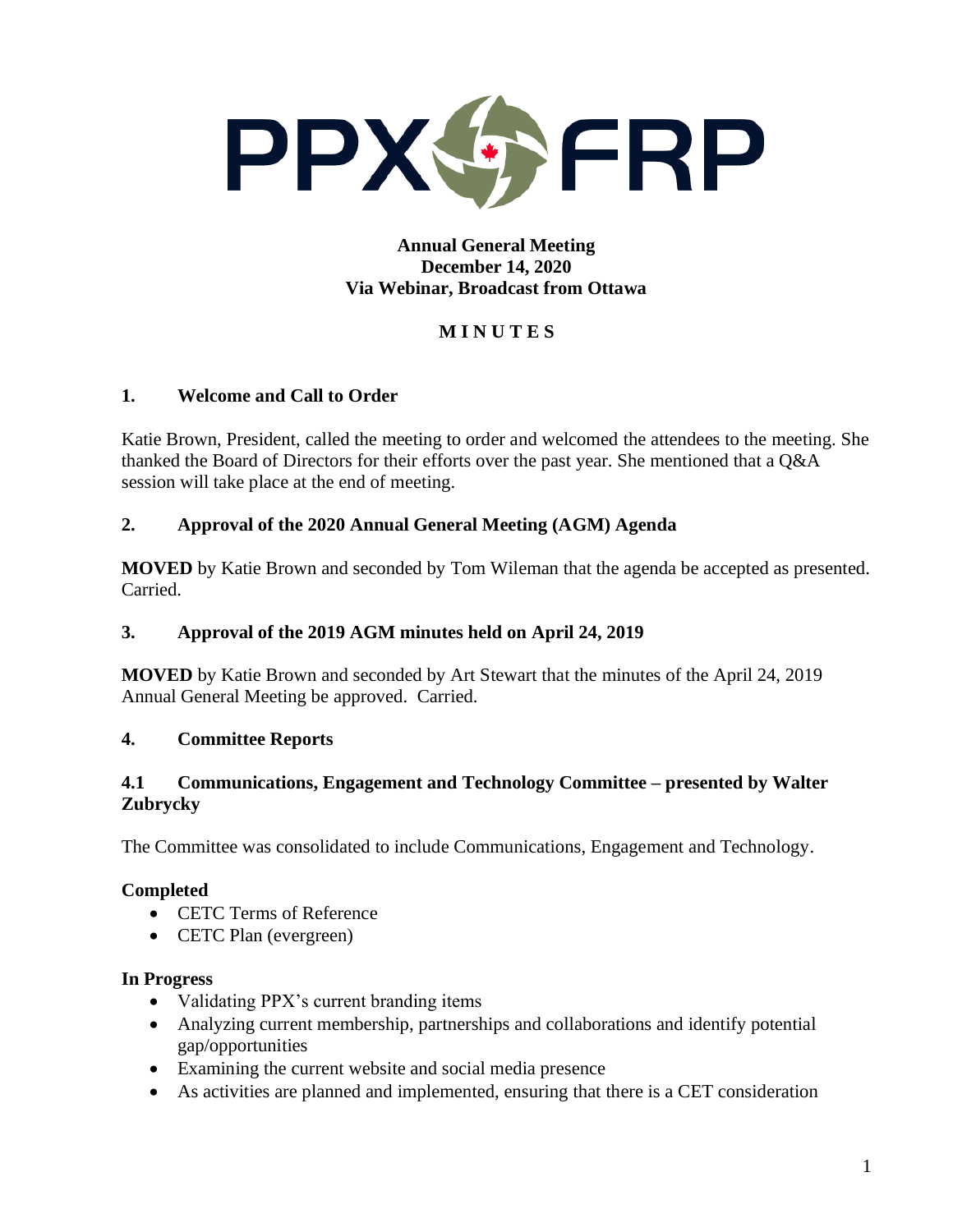# **Membership**

- Website member growth over  $45\%$  since last Symposium (2019) now consisting of:
	- 1,269 members currently
	- 93% Canada / 7% International…of Canadians: 75% NCR / 25% Outside NCR
	- 70% federal, 4% provincial, 3% municipal, 5% academia, 5% NFP, 6% private sector, 7% other
	- Membership strategy will be reconsidered at annual strategic planning session.

## **4.2 2019 Symposium Report – presented by Katie Brown**

Final report on the 2019 Symposium - a great success!

- Over 280 participants
- 5 Pre-Symposium training courses
- Excellent keynote speakers and concurrent session presentations
- High ratings from participants surveyed
- Profit of \$42k overall

2020 Symposium – Due to pandemic it was postponed to 2021 – **presented by Christine Minas**

- PPX will hold its first VIRTUAL Symposium in 2021
- Another excellent roster of speakers representation from all levels of government, non-profit, domestic, and international
- Presentations will include an update on KUUT Rating Tool PPX Special Research Project
- More information coming soon

## **4.3 Collaborative Agreements – presented by Art Stewart**

## **Strategic Objectives**

- Increase PPX's reach and encourage more professionally diverse communities to participate in PPX activities.
- Establish and maintain strategic relationships (along continuum of collaboration activities) with organizations to mutually support each other's objectives.

## **Progress:**

- Agreement established with the Canadian Evaluation Society NCC Chapter to participate in each other's Board (ex officio), cross promote each other's programs and events, as well as hold joint events (e.g. a KUUT webinar held in November 2020).
- Progress towards agreements with: the International Organization for Collaboration on Outcome Management (IOCOM) to support each others activities and events (potential also for PPX to publish articles in IOCOM's international journal); and with the Institute of Internal Auditors Canada that will see PPX and the IIA hold and cross promote joint events in subject areas of mutual interest
- Going forward with efforts to renew and sustain collaborative activities with the Financial Management Institute (FMI), Ethical Practitioners Association of Canada (EPAC), and the Institute for Public Administration of Canada (IPAC).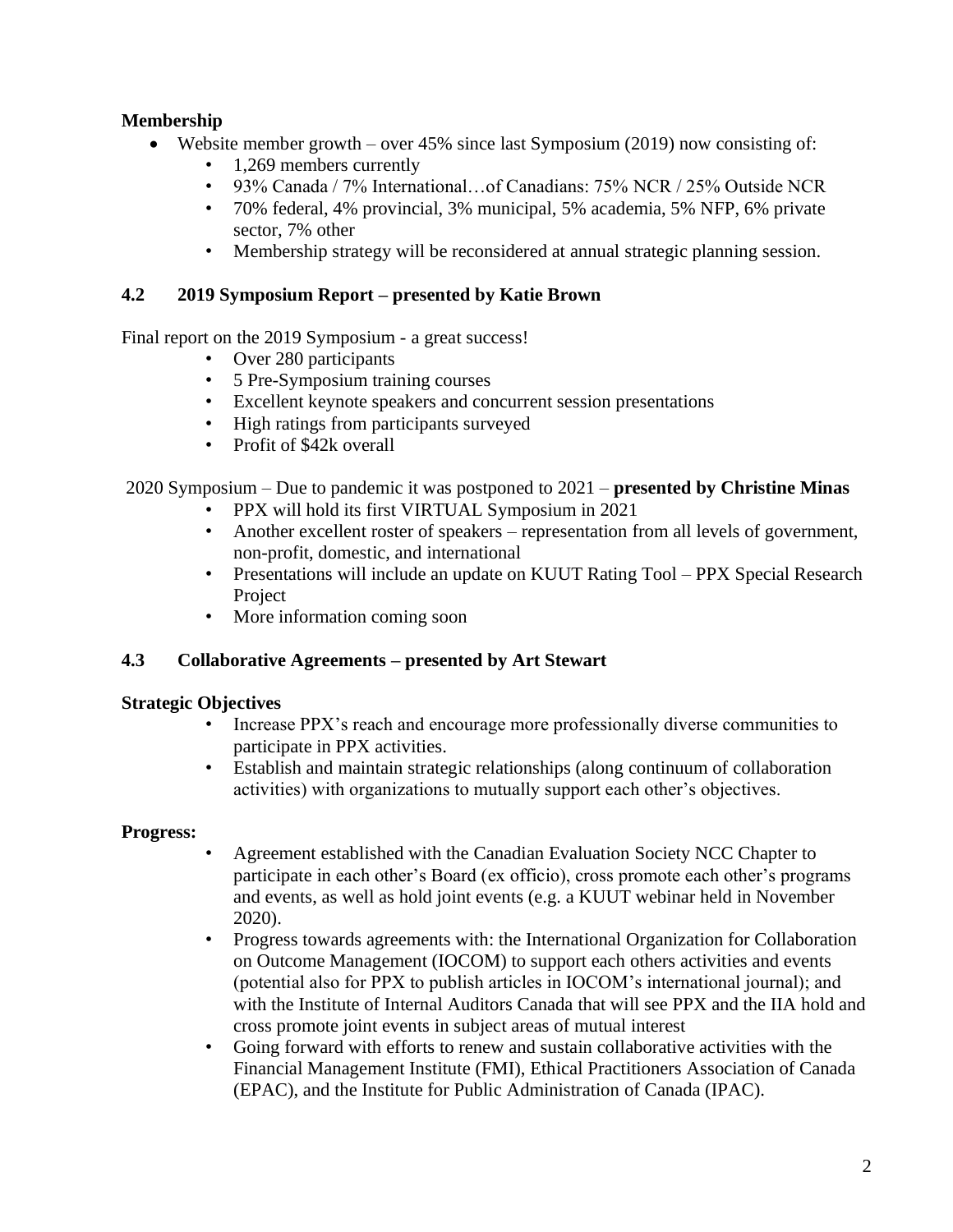# **4.4 Learning Event Activities – presented by Nadine Cyr**

Two events conducted between 2018 and 2019, with a range of 35-120 attendees (good):

- 1. Informing Decision-Making Following the Implementation of the Policy on Results
- 2. Challenges in Implementing New Methodologies and Managing Data
- Evaluations: Overall satisfaction "very good" for both events
- Overall financial position it was decided to run the learning events at a lower cost making it harder to break even but resulting in higher uptake.

Possible Topics for Events in 2021:

- GBA+ and the Policy on Results
- Integrating Performance Measurement in Project Management
- Performance Reporting and the Policy on Results
- Annual Reports on Performance Measurement

# **4.5 Special Initiatives – presented by Steve Montague, Eric Champagne**

- Knowledge Uptake and Use / Utilization Tool (KUUT)
- Communities of Practice (CoPs)
- Academic Collaboration

# **2019-2020 Knowledge Uptake + Use Tool**

## **Goal:**

Advancement of leading edge thinking and knowledge around the take-up and use of information. Foster a Community of Interest + Practice across diverse sectors + users

# **Progress:**

2019 PPX presentation

2020 Scoping study publication in peer reviewed journal – credit given to PPX for support 2020 November 25th webinar presentation, 240 registered 160 attended – coast to coast and international attendance, strongly positive reviews to date.

# **Comments:**

- Thank you for the great session.
- It would be nice to hear or read more on examples of its use (case studies) so that business or organizations can use the examples as leverage when recommending the tool. I feel that if areas can relate to other area's success in using the tool they maybe more apt to buying into it.
- Excellent webinar. Content was presented very well.
- The tool, from my perspective, is quite innovative and attractive. I have encouraged those at the system level to review the materials and potentially to follow up.
- The addition of the users' perspective was very helpful to the presentation.
- Very impressive. We hope to integrate this into our work ..and this helped to reinforce and sell the idea to our key stakeholders. Thanks!
- Excellent presentation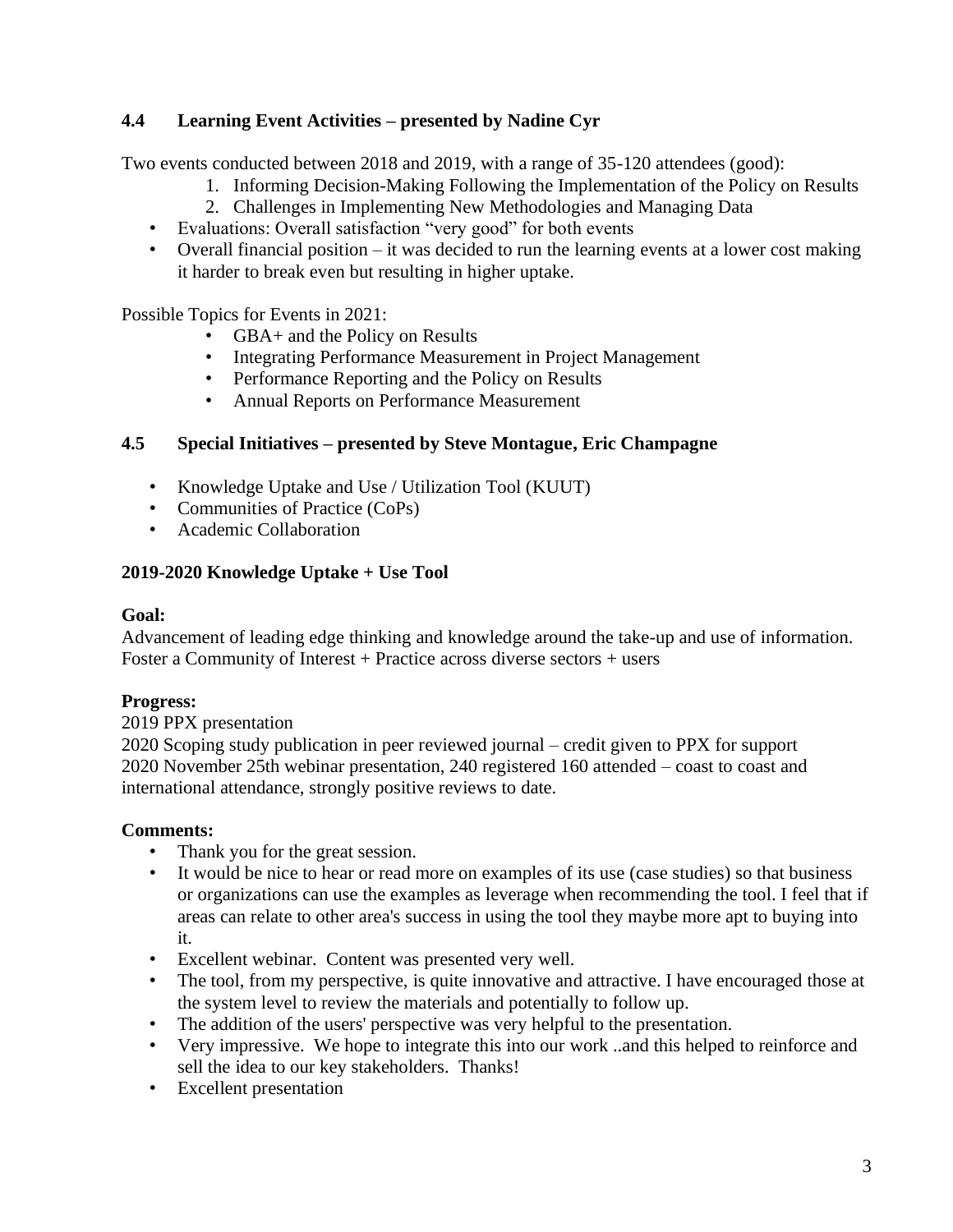# **Next Steps:**

Continue to build community of practice, support KUUT refinement and continue pilot testing (cases) with knowledge producers + users – eventually establish a benchmarkable 'tool' for broad use.

# **Academic Collaboration. 2019-2020**

- As part of the partnership agreement between PPX and the 3 universities (UOttawa, UCarleton and ENAP) the funding (15,000\$) were allocated as follow:
- A total of 4 students received research funding (3 doctoral and 1 master degree students).
	- 1. Mr. Cheick Alassane Traore Ph.D. Student in Public Administration at UOttawa: Research on a framework for monitoring and evaluating the performance of public-private partnerships (PPPs) in infrastructure projects.
	- 2. Ms. Ula Abu Rashed, Master Student in Public Administration at UOttawa: Research on New Structures and Tools to Communicate and Report Government Performance
	- 3. Mr. Jean-François Lévesque, Ph.D. student at ENAP: Research on thematic analysis of federal government evaluation reports.
	- 4. Mr. Ian Bron, a PhD student at UCarleton: Research on ethics research using program evaluation research methods.
- One learning event was organised Risk Management and decision making. The conference was held in French on November 25th, 2019: The talk was delivered by Marc Morin, Chief Risk Officer, and Olivier Choinière, Director of Performance and Risk Management at Innovation, Science and Economic Development Canada (ISED)

2020-2021

• Agreements have been signed between PPX, ,UCarleton and UOttawa. Since Prof. Isabelle Bourgeois is no longer a professor at ENAP we could not find a suitable replacement at ENAP's Gatineau office. The board decided to renew the agreement with two universities of three maintaining the same funding (15,000\$) and the same arrangements and objectives.

Have some resources dedicated for Learning Events, one done on November 25, 2019 at the Ottawa University. Would like to feature two universities work at the next Symposium or do a separate event.

# **4.6 Treasurer's Report – presented by Tom Wileman**

(Financials available at [www.ppx.ca\)](http://www.ppx.ca/)

- Financial results are mixed. The successful 23rd Annual Symposium increased net revenues for 2018-19 by \$42K. However, the cancellation of the 2020 symposium due to the pandemic resulted in a loss of \$40K the next year. Looking ahead, the next in-person symposium is not expected until 2022, and PPX is well-positioned with \$247K in surplus from previous years.
- The 2018 change in fee structure for Willow services has worked well. PPX pays for services at agreed rates rather than monthly and event-based charges. Although 2020 is not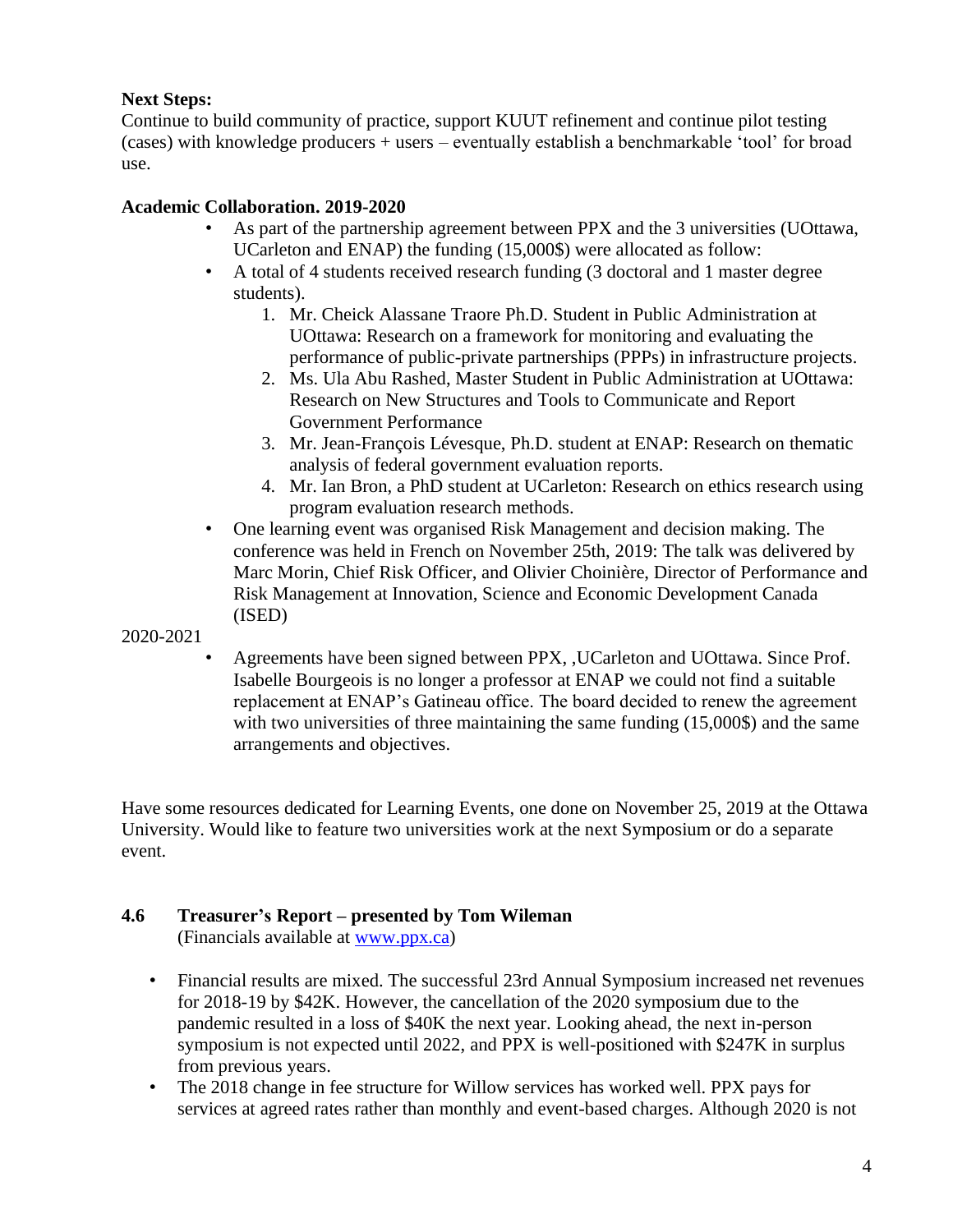comparable because of the pandemic, actual fees for 2019 decreased by 9% from 2018. The agreement with Willow expires on June 30, 2021, and is subject to review before then.

- With the assistance of Willow financial staff and in particular the Vice-President, PPX undertook reforms in accounting, budgeting and reporting. The first full year of implementation, 2019-20, showed a low variance of actual over budget.
- The Board has undertaken significant projects, such as Academic Collaboration, Performance Reporting and KUUT, secure in the knowledge of a healthy financial position.
- The Treasurer leads financial governance and control activities with the support of the Board members chairing the active contributing committees. In addition, the Treasurer contributes to key financial decision making as a member of the Executive Committee and Symposium Planning Committee.

**MOVED** by Tom Wileman and seconded by Murray Kronick to approve the Financials as presented. Carried

**MOVED** by Tom Wileman and seconded by Steve Montague to approve Christian Asselin CPA as auditing firm for the fiscal year. Carried

# **4.7 2020-21 Upcoming Priorities – Presented by Katie Brown**

In support of PPX's 4 goals:

- 1. Grow our membership and expand the diversity of PPX's community
	- Build on current partnership with the Canadian Evaluation Society, review opportunities for other partnership agreements
- 2. Enhance our core content and learning offerings to align with current and emerging needs with a focus on relevance, timeliness, and quality
	- Respond to new realities of pandemic environment:
	- Virtual learning event offerings
	- Pivot to virtual Symposium 2021
- 3. Support research and development that advances innovative thinking
	- Continuing to advance Strategic Initiatives –CoPs, KUUT, Academic Collaborations
- 4. Strengthen operational effectiveness and build capacity in delivering on PPX's mandate
	- Technology enhancements: PPX website revamp, social media and PPX brand

## **4.8 2020-2021 Slate of Officers**

President Katie Brown provided the 2020-21 PPX Slate of Officers: